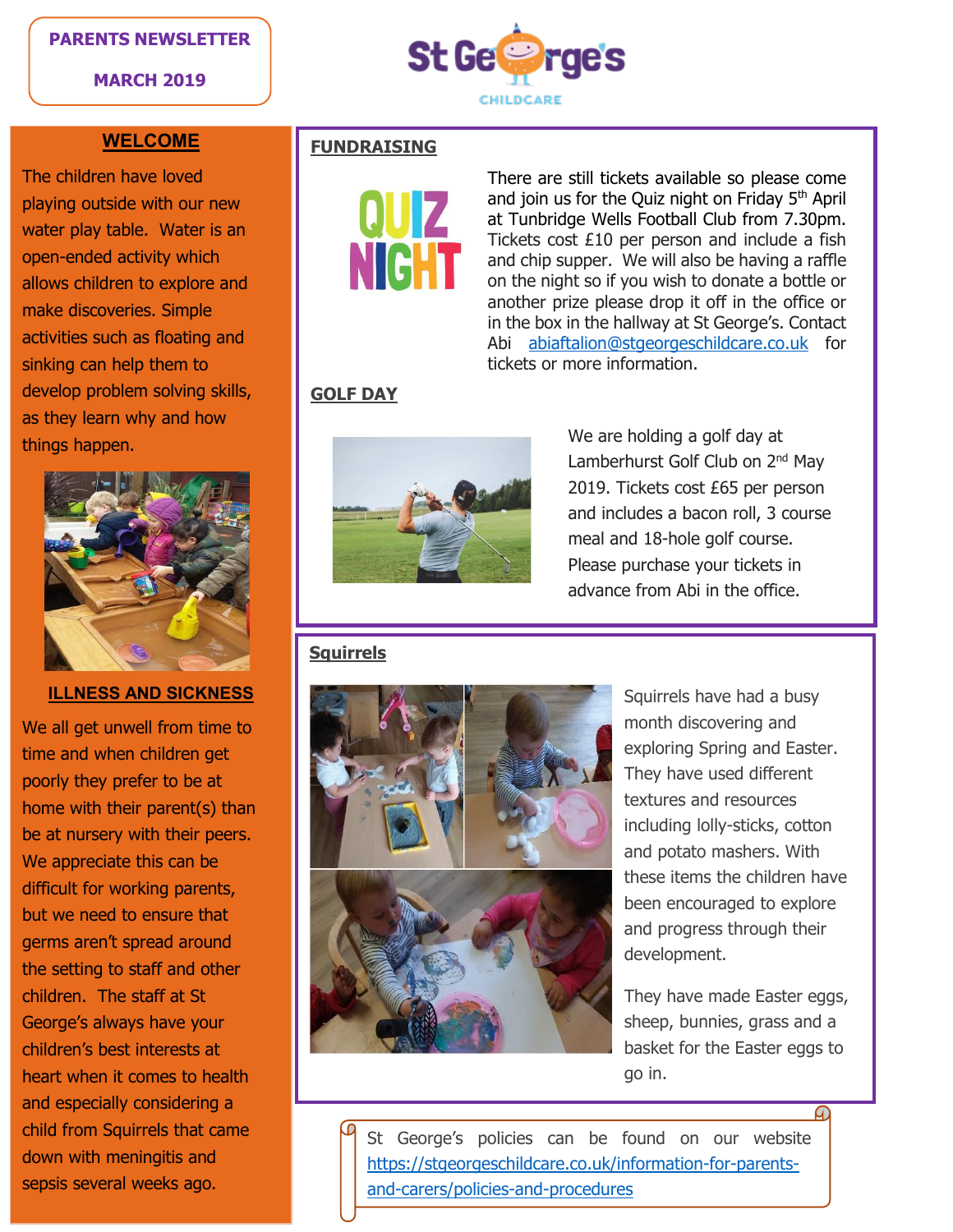

### **DIARY DATES**

| <b>Little Dragons</b> | 5 <sup>th</sup> April  |
|-----------------------|------------------------|
| <b>Easter coffee</b>  | 2019                   |
| morning               |                        |
|                       |                        |
| <b>Little Dragons</b> |                        |
| finish for            |                        |
| Easter                |                        |
| <b>St George's</b>    | 5 <sup>th</sup> April  |
| <b>Quiz Night</b>     | 2019                   |
|                       |                        |
| <b>Badgers</b>        | 12 <sup>th</sup> April |
| <b>Easter bonnet</b>  | 2019                   |
| parade                |                        |
|                       |                        |
| <b>Easter Holiday</b> | 8 <sup>th</sup> April- |
| Club                  | 18th 2019              |
|                       |                        |
|                       |                        |
| St George's is        | Friday                 |
| closed                | 19th &                 |
|                       | <b>Monday</b>          |
|                       | 22 <sup>nd</sup> April |
|                       | 2019                   |
|                       |                        |
| <b>Little Dragons</b> | 23rd April             |
| start back            | 2019                   |
|                       |                        |

### **HOLIDAY CLUB**

We still have some spaces for Easter Holiday Club for school age children from  $8<sup>th</sup> -18<sup>th</sup>$ April. If you wish to book a place, please download a form from our website or email Kate.

[kate.foulkes@stgeorgeschildcare.](mailto:kate.foulkes@stgeorgeschildcare.co.uk) [co.uk](mailto:kate.foulkes@stgeorgeschildcare.co.uk)



### **Little Dragons**

Little Dragons have had a busy time since coming back from half term. For World Book day, the author Mat Waugh came in to read a couple of his latest children's books. They enjoyed listening to the Poet David Jinks reading his poems and even had a Princess come in to visit us.

Our topic this term is 'People Who Help Us'. Little Dragons had some firemen from the Kent Fire Service come to St George's with their fire engine. Staff and children were very interested to hear how the engine sounded up close and see some of the firemen's equipment. They also had a visit from Dr Mark, a local G.P. The children asked him lots of questions and even had a chance to use his stethoscope



In our craft activities we have been making Mother's Day cards, shamrocks for St Patrick's Day and to celebrate St David's day they brought some daffodils in and drew some beautiful pictures.

### **After School Club**



This month's topic is 'Healthy Bodies and Healthy eating'. The children have drawn around a child and drawn in their vital organs to go into the body. The staff plan to cover the importance of drinking enough water and getting enough sleep. The topic will also include the significance of a well-balanced diet.

For Mother's Day the children will put chocolates into boxes they made earlier and write cards for their mummies.

Please feel free to drop off any donations for the Quiz night raffle in the box in the hallway or to the office.